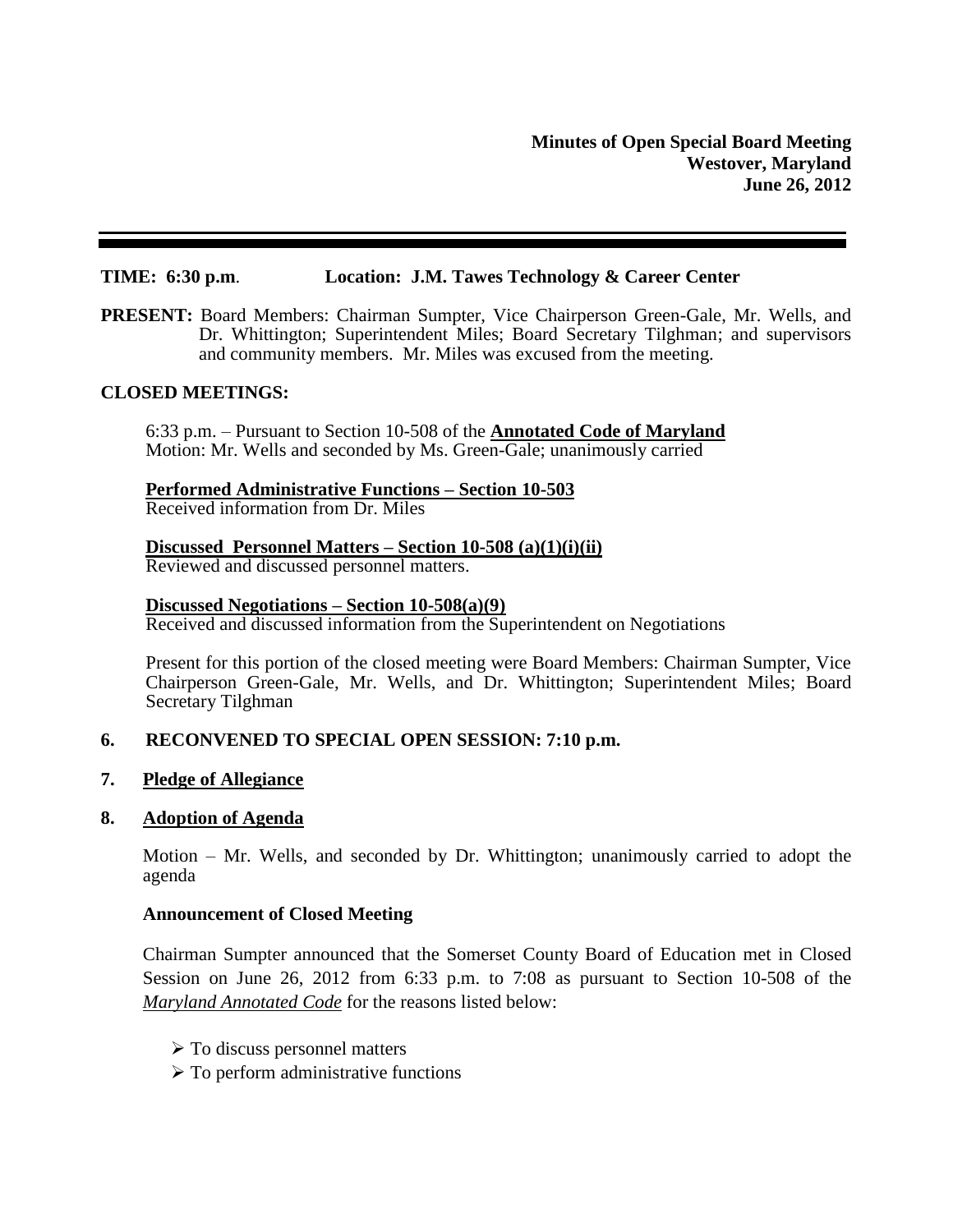$\triangleright$  To discuss negotiations

## **9. Public Participation**

Several members of the community addressed the Board with the following concerns:

- WAHS Bleacher Costs
- $\triangleright$  Request of CAHS to get new bleachers and lights
- Assistant Superintendent Salary
- $\triangleright$  High Roads Academy Explanation
- Future of ROTC Programs
- $\triangleright$  Board meetings and agendas
- $\triangleright$  Outline and budget figures
- > Increased Administration Costs

Dr. Miles explained that \$200,000 for the High Roads Academy would be coming from grants through MSDE. She informed the community that SCPS will be implementing a new transportation and bus routing system. Dr. Miles stated that she wanted the public to know the funding sources of the budget. She informed the community that the position posted advertising for an assistant superintendent has been removed from the website and is no longer being advertised. That position will not be filled at this time.

Chairman Sumpter explained that MABE Insurance representatives inspected the bleachers and declared them condemned. In order for insurance coverage to continue the bleachers would have to be replaced or reconstructed.

Commissioner Randy Laird addressed the Board and the community stating that the State would be paying for the bleachers. He stated that capital improvement money and infrastructure funding would pay for the bleachers. Mr. Wells explained to the community that the Aging Schools funds were restricted.

## **10. 2013 Proposed Budget**

Motion – Mr. Wells and seconded by Vice Chairman Green-Gale; carried unanimously to approve the SCPS 2013 Budget.

#### **Superintendent and Board Member Comments**

Vice Chairman Green-Gale thanked the community for their comments. Mr. Wells expressed to the community that he will become more involved. Dr. Miles informed the Board that the Leadership Team Meetings went well and that she had attended a very informative PBIS conference at Wor Wic Tech. Dr. Miles also announced that the new Principals and Vice Principals will be available as of July 01, 2012.

Dr. Whittington expressed concern about budget preparation. He stated that the budget should be presented showing an account of where all monies in the budget are allocated and that future budgets should be better presented in the future years.

Chairman Sumpter finalized the comments stating that change was inevitable. He stated that the Board took the advice of the community and has given administrators leadership and the